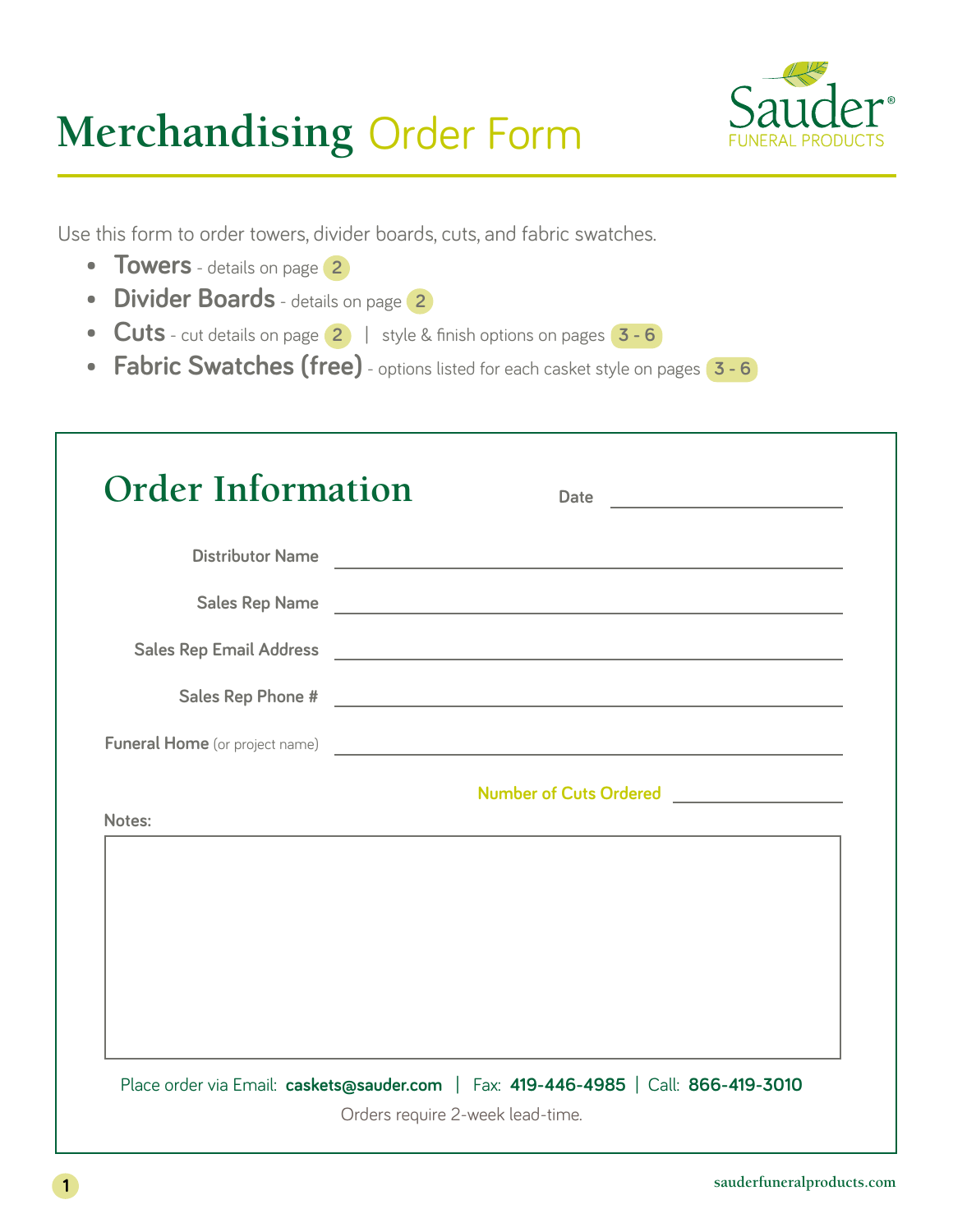

## **Tower**



## **Cuts**

### **Standard Cuts (with slat wall clips) | \$100 (custom cuts, add \$25)**

Select on pages 3 - 6.



- End cuts are approximately 14.5" deep and the width varies by casket collection.
- Corner cuts are approximately 14" deep x 14" wide.
- 1/8 cuts are approximately 14" deep x 24" wide.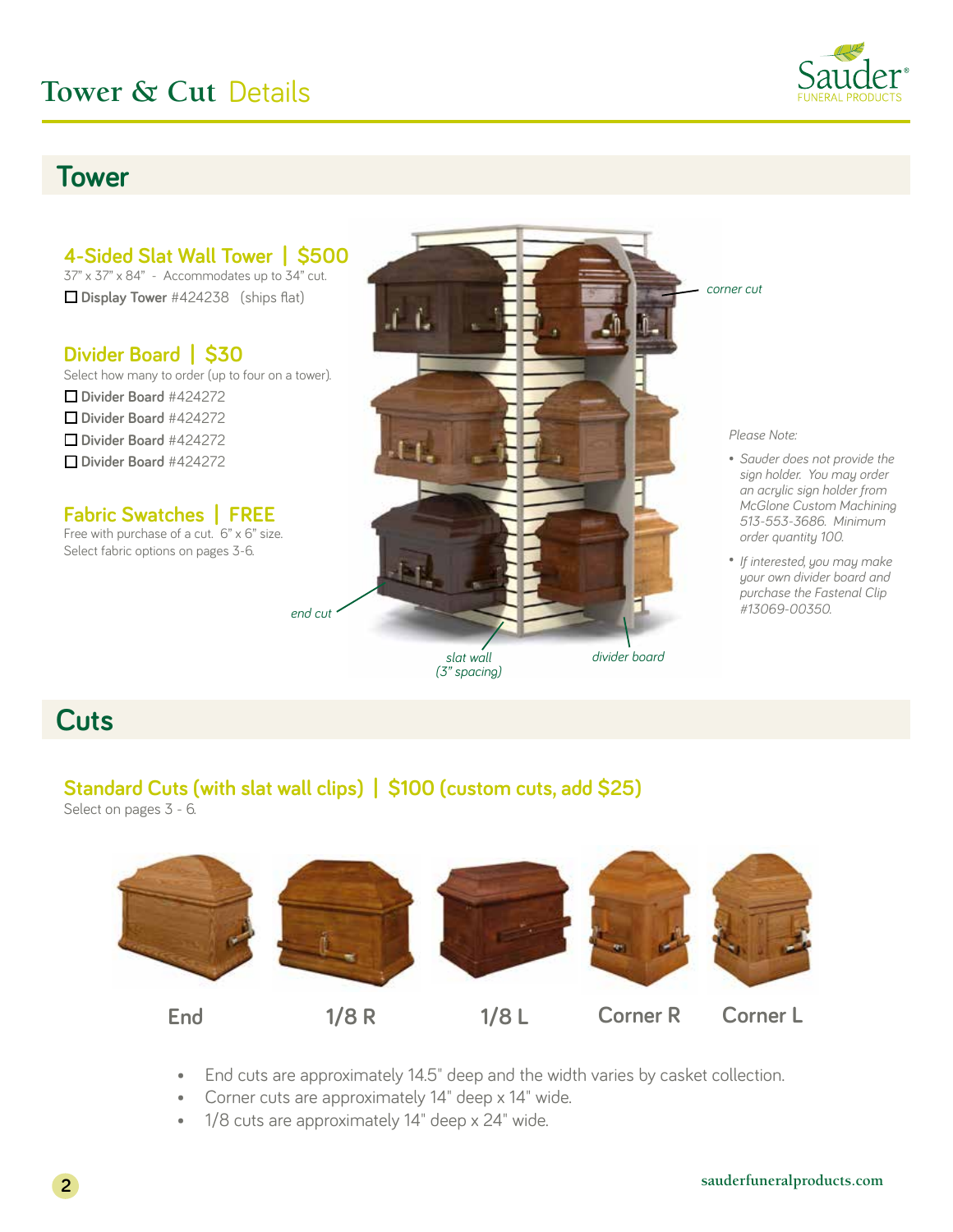

## **Estate**



**American Chestnut**  $\Box$  End #416972  $\Box$  1/8 R #416975 o **1/8 L** #415839 o **Corner R** #420906 o **Corner L** #420905 o **Rosetan Crepe Swatch**

## **Saybrook Patterson Quincy**



### **Coach Cherry**

o **End** #418609 o **1/8 R** #419827 o **1/8 L** #419828 o **Corner R** #419829 o **Corner L** #419830 □ Champagne Velvet Swatch o **Rosetan Crepe Swatch**

## **Langston Bancroft**



**Carolina Oak** ■ End #418687  $\Box$  1/8 R #419214 o **1/8 L** #419215 o **Corner R** #419216 ■ **Corner L** #419217 o **Rosetan Crepe Swatch**

## **Estate Estate**



**Curado Cherry**  o **End** #420896  $\Box$  1/8 R #420895 o **1/8 L** #420894 o **Corner R** #420898 ■ Corner L #420897 o **Champagne Velvet Swatch** o **Rosetan Crepe Swatch**



### **Grand Walnut**

 $\Box$  End #422344  $\Box$  1/8 R #422346 **□ 1/8 L** #422345 o **Corner R** #422348 o **Corner L** #422347 □ Champagne Velvet Swatch



#### **Amber Pine** o **End** #418691 o **1/8 R** #419210 o **1/8 L** #419211 ■ **Corner R** #419212 ■ Corner L #419213 **O** Beige Linwood Swatch



#### **Golden Cherry**   $\Box$  End #411673 o **1/8 R** #411924 o **1/8 L** #411925 o **Corner R** #418979 o **Corner L** #418980 □ Champagne Velvet Swatch o **Rosetan Crepe Swatch**



**Dark Cherry** ■ End #414687  $\Box$  1/8 R #414688 o **1/8 L** #414689 ■ Corner R #422881 o **Corner L** #422880 o **Rosetan Crepe Swatch**

## **Bridgewater**



**Weathered Oak** o **End** #420561  $\Box$  1/8 R #420564 o **1/8 L** #420565 ■ Corner R #420562 **Corner L** #420563 **O** Beige Linwood Swatch

**sauderfuneralproducts.com 3**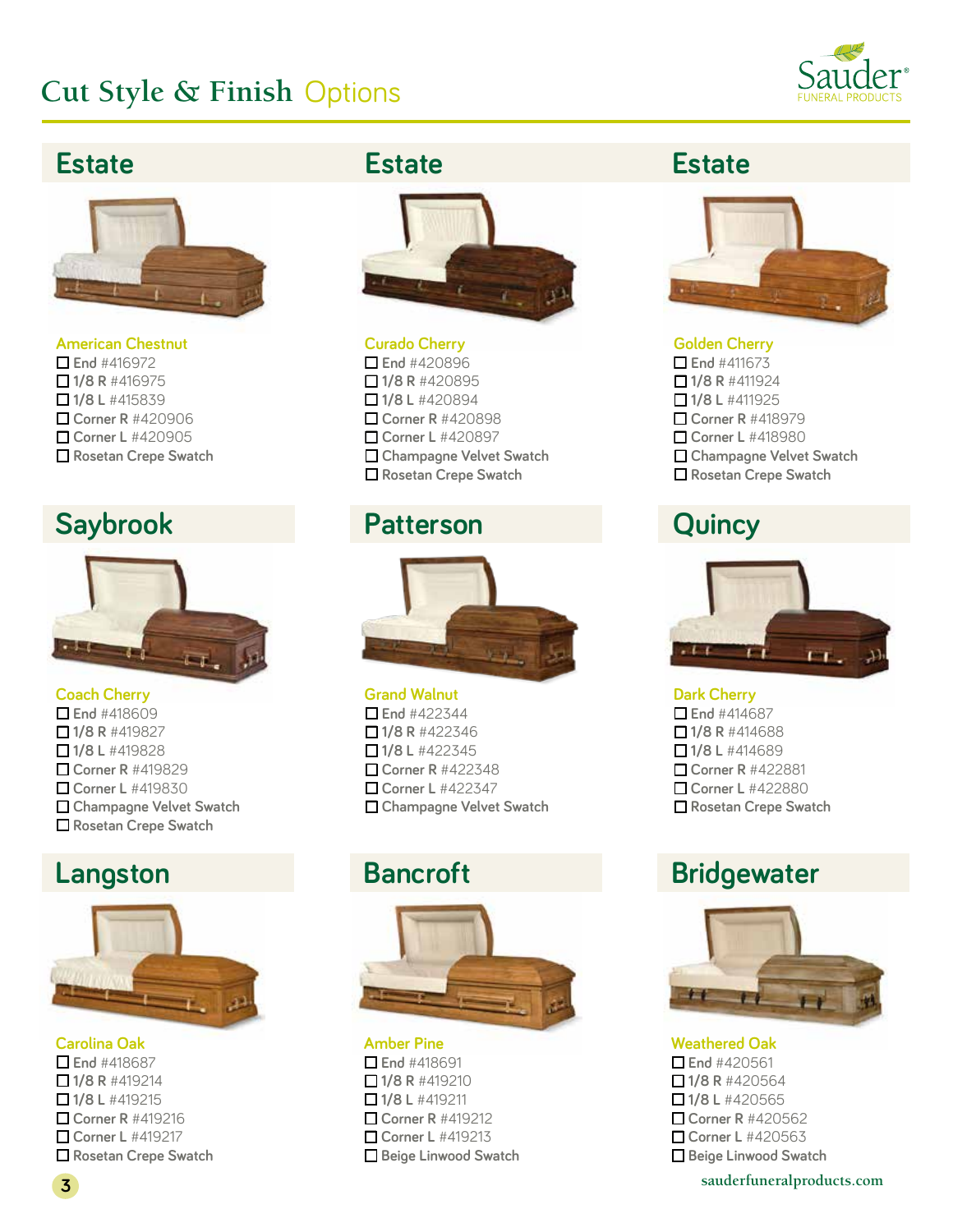

## **Windham Delaney Heritage**



**American Cherry** o **End** #418683 o **1/8 R** #419206 o **1/8 L** #419207 o **Corner R** #419208 o **Corner L** #419209 o **Rosetan Crepe Swatch**



### **Carolina Oak**

o **End** #419795  $\Box$  1/8 R #419801 o **1/8 L** #419802 o **Corner R** #419803 o **Corner L** #419804 o **Rosetan Crepe Swatch**

## **Heritage II** (swing arm) **Heritage II** (fixed arm)



#### **Golden Cherry**

o **End** #424381  $\Box$  1/8 R #424384 o **1/8 L** #424382 o **Corner R** #424385 **Corner L** #424383 o **Rosetan Crepe Swatch**



**Spiced Mahogany**   $\Box$  End #420919  $\Box$  1/8 R #420916 o **1/8 L** #420915 o **Corner R** #420918 o **Corner L** #420917 ■ Rosetan Crepe Swatch

## **Heritage**



### **Golden Cherry**

o **End** #411705  $\Box$  1/8 R #411931 o **1/8 L** #422882 o **Corner R** #416974 **Corner L** #416973 o **Rosetan Crepe Swatch** o **Pink Crepe Swatch**



#### **Carolina Oak**

 $\Box$  End #419813  $\Box$  1/8 R #419812 ■**1/8 L** #419815 o **Corner R** #420064 ■ Corner L #419814 o **Rosetan Crepe Swatch**



### **American Chestnut**

o **End** #419806 o **1/8 R** #419807 o **1/8 L** #419808 o **Corner R** #419809 o **Corner L** #419810 o **Rosetan Crepe Swatch**

## **Heritage Construction Heritage Construction Heritage II (swing arm)**



#### **Carolina Oak**

■ End #424377 o **1/8 R** #424376 **□ 1/8 L** #424378 o **Corner R** #424380 **Corner L** #424379 **□ Rosetan Crepe Swatch** 

## **Heritage II (fixed arm)**



#### **Golden Cherry** o **End** #411706

 $\Box$  1/8 R #422933 o **1/8 L** #422934 **Corner R** #420295 o **Corner L** #420296 o **Rosetan Crepe Swatch**

**sauderfuneralproducts.com 4**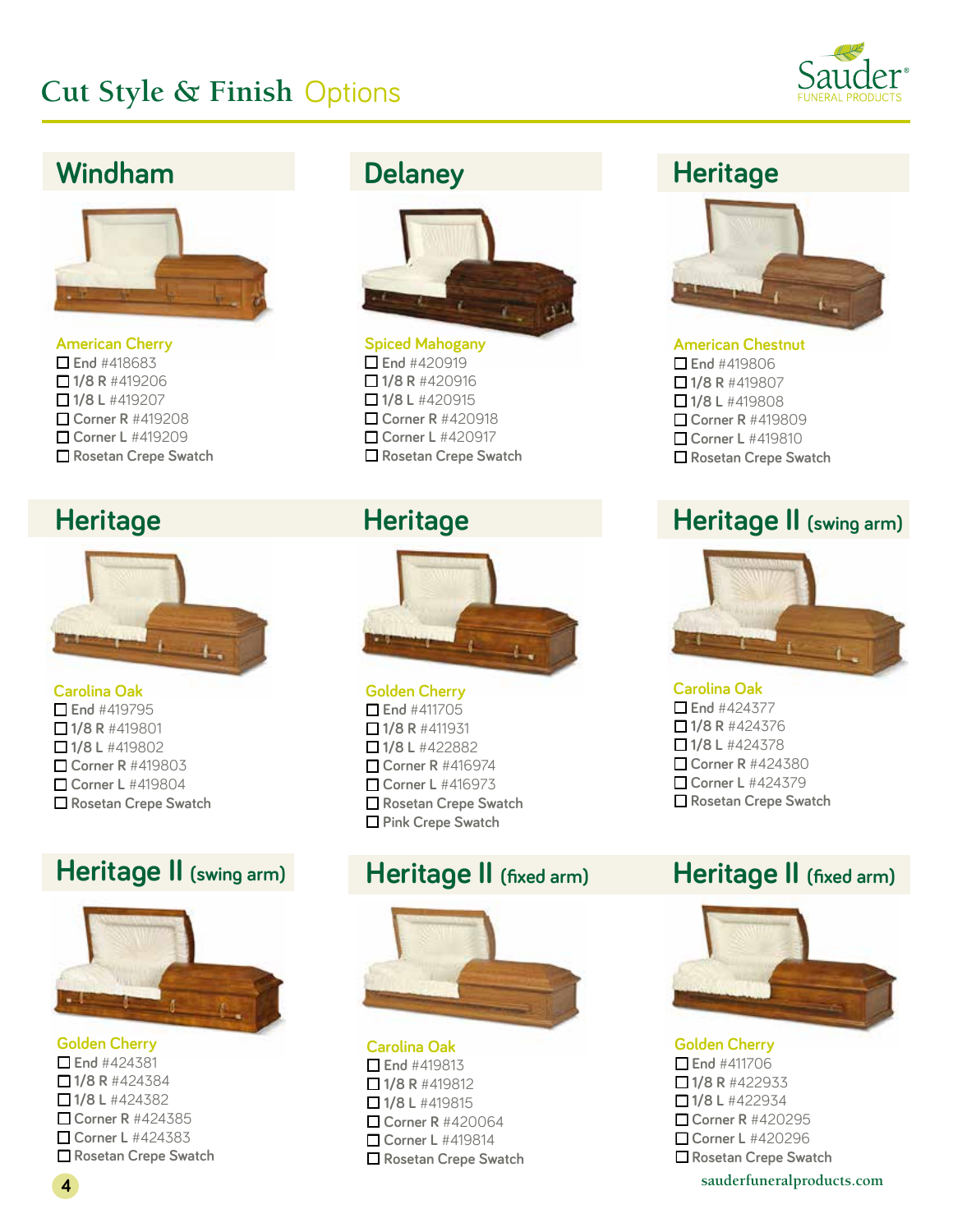

## **Northfield**



**Brown Cherry** o **End** #422206  $\Box$  1/8 R #422208 o **1/8 L** #422207 o **Corner R** #422210 o **Corner L** #422209 o **Rosetan Crepe Swatch**



### **Weathered Oak**

■End #422987  $\Box$  1/8 R #422990 o **1/8 L** #422988 ■ Corner R #422991 o **Corner L** #422989 o **Rosetan Crepe Swatch**

## **Homestead**



**Coach Cherry** o **End** #419816 o **1/8 R** #419817 o **1/8 L** #419808  $\Box$  **Corner R** #419819 o **Corner L** #419820 o **Rosetan Crepe Swatch**



**Carolina Oak**  $\Box$  End #423225  $\Box$  1/8 R #423228 o **1/8 L** #423226 o **Corner R** #423229 o **Corner L** #423227 o **Rosetan Crepe Swatch**

## **Northfield Homestead**



### **Amber Pine**

o **End** #414690  $\Box$  1/8 R #414691  $\Box$  1/8 L #414692 **Corner R #418953** o **Corner L** #418951 o **Rosetan Crepe Swatch**

## **Homestead**



**Golden Cherry** o **End** #411713  $\Box$  1/8 R #411935  $\Box$  1/8 L #422883 o **Corner R** #418955 o **Corner L** #418954 o **Rosetan Crepe Swatch**

## **Northfield Northfield**



### **Golden Cherry** o **End** #423230  $\Box$  1/8 R #423233 o **1/8 L** #423231 o **Corner R** #423234 o **Corner L** #423232 o **Rosetan Crepe Swatch**

## **Homestead**



### **Carolina Oak**

o **End** #419821  $\Box$  1/8 R #419823 o **1/8 L** #419824 o **Corner R** #419825 o **Corner L** #419826 o **Rosetan Crepe Swatch**